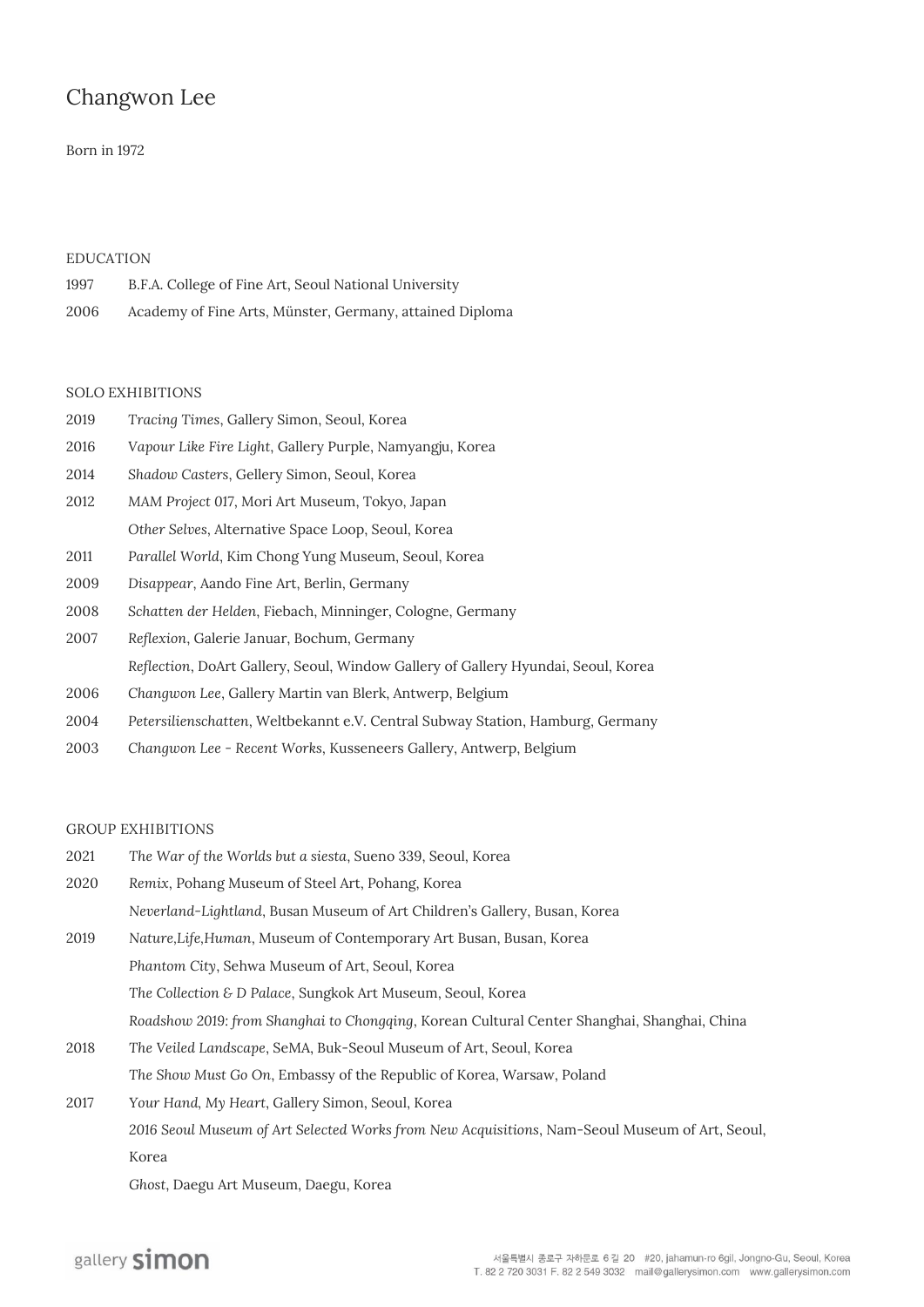*Missing*, Seongnam Arts Center Cube Art Museum, Seongnam, Korea

- 2016 *The Illusion of Time*, Ilwoo Space, Seoul, Korea *PARADIGM of MEDIA+ART 2016 ICA*, Art Center White Block, Paju, Korea *OLD & NEW*, Kansong Art Museum, DDP Seoul, Korea *la Durée*, Wumin Art Center, Cheongju-si, Korea *Historicode: Scarcity and Supply-The 3rd Nanjing international Art Festival*, Baijia Lake Museum, Nanjing, China 2015 *International Contemporary Art Project Ulsan 2015*, Jung-gu Culture Street, Ulsan, Korea *Accidental Encounter*, Buk Seoul Museum of Art, Seoul, Korea *31 Experiments on Light: Intimate Rapture*, Culture Station Seoul 284, Seoul, Korea 2014 *Liquid Times*, Seoul Museum of Art, Seoul, Korea *Simon's friends: 20th Anniversary Exhibition*, Gallery Simon, Seoul, Korea *Busan Biennale 2014 Main Exhibition Inhabiting the World*, Busan Museum of Art, Busan, Korea *Gate Opener*, Beijing Commune, Beijing, China 2013 *Arrival*, Gallery Simon, Seoul, Korea *The Roads of Forking Paths*, SeMA NANJ Exhibition Hall, Seoul, Korea
	- *Corea Campanella*, Mozart Hall, Hotel Amadeus, Venice, Italy
	- *A Panorama of Figures*, Jeonbuk Museum of Art, Jeonbuk Wanju, Korea
	- *The Show Must Go On*, Lasalle College of the Arts, Singapore
	- *Roots of Relations*, Song Zhuang Art Center, Beijing, China
- 2012 *Festival O! Gwangju Media Art 2012*, 5.18 Democracy Square, Gwangju, Korea *Art Flash*, COEX, Seoul, Korea *Whose History? Which Strories?*, Shrine Empire Gallery, New Delhi, India
	- *Your Invisible Shadow*, Kumho Museum, Seoul, Korea
- 2011 *Great Art Exhibition NRW*, Museum Kunstpalast, Düsseldorf, Germany *Bad Romanticism*, Arko Art Center, Seoul, Korea
- 2010 *Pleasure Ground*, Lokaal 01, Breda, the Netherlands *Landpartie*, Kunstmuseum Ahlen, Ahlen, Germany *Present from the Past*, Korean Cultural Center UK, London, U.K.
- 2009 *City\_net Asia 2009*, Seoul Museum of Art, Seoul, Korea *Shared. Divided. United*, NGBK (Neue Gesellschaft für Bildene Kunst e.V), Berlin, Germany *From Memory―About knowing and forgetting*, Museum Dr. Guislain, Gent, Belgium *Emerging Korean Artists in the World 2009\_U.S.B, Hangaram Art Museum, Seoul Arts Center, Seoul, Korea*
- 2008 *Your Mind's Eye: Digital Spectrum*, Seoul Museum of Art, Seoul, Korea *Art through Nature*, space\*c: Coreana Museum of Art, Seoul, Korea
- 2007 *Asia-Europe Mediations*, National Museum in Poznań, Poland *Ida Gerhardi Förderpreis 2007*, Städtische Galerie, Lüdenscheid, Germany *Soft Power: Asian Attitude*, Himalayas Art Museum (the former Zendai Museum of Modern Art), Shanghai, China
- 2006 *Förderpreis Ausstellung*, AZKM (Ausstellungshalle Zeitgenössische Kunst Münster), Germany *Wider, um, ohne, gegen, durch, für, bis*, Kunsthaus Essen, Germany